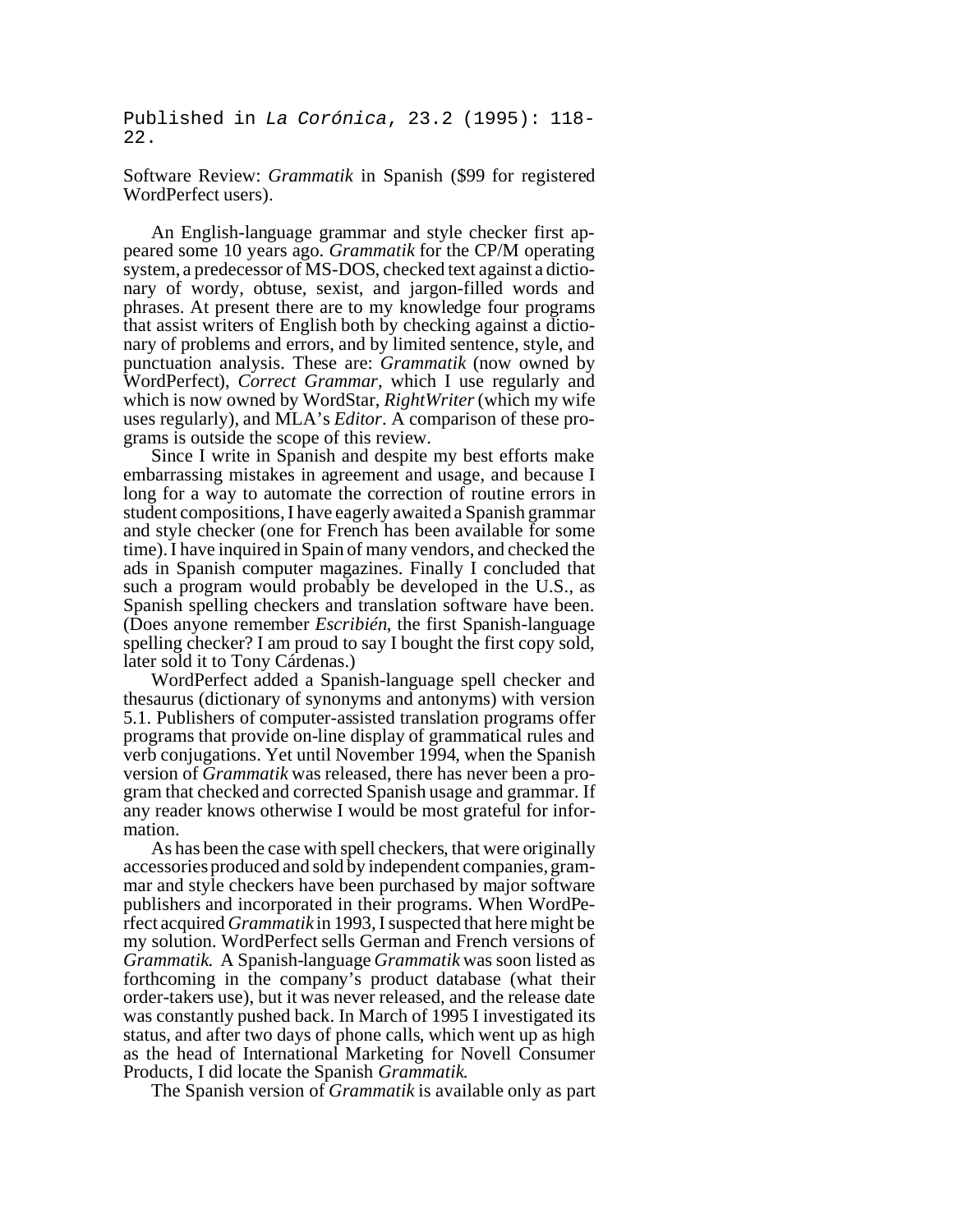of the Spanish language version of WordPerfect for Windows (WPWIN) 6.1. It is NOT included in the optional Spanish language modules for WPWIN or WPDOS (although I urged Novell to reconsider this). Nor it is available for any other platform; the Spanish versions of WPWIN and WPDOS 6.0 include only the English-language *Grammatik*. (Even though this version of *Grammatik* bears the revision number 6.0a, this does not mean that it was a part of WP 6.0; WP 6.0 included English *Grammatik* 5.0. Spanish *Grammatik* 6.0 is the first version.) Plans for WPDOS 6.1, English or Spanish, have not been announced. Because of the costs of supporting constantly changing file formats from a variety of word processors, the Spanish *Grammatik* may never be released as a stand-alone product, according to Novell.

Since the Spanish-language WPWIN 6.1 must be purchased through Novell's International Division, I add that the person who took my order, after instructions from the Novell department head already mentioned, was Becky Nichol, at 800 451- 5151. The price for a registered user of any version of WP is \$99. The English version of WPWIN 6.1 can also be purchased for the same price. Stand-alone *Grammatik*(French and German) itself costs \$99, and by purchasing the entire Spanish package one has the spelling checker, hyphenation module, and (if wished) Spanish menus and help files.

Stated hardware requirements include 6 Meg of memory. A full installation requires 32M of disk space; a minimum installation half of that, but omits *Grammatik* and the spell checker. Also required are Microsoft Windows 3.1 or Windows for Workgroups 3.11, and a VGA monitor. A mouse is described as optional, and mouse functions can be duplicated from the keyboard. Yet I have not found an exhaustive discussion of how to do this, and have yet to find how to access some very basic functions of the program without using the mouse. I tested it on a Gateway 486 4DX2-66V with 8 megabytes of RAM, using MS-DOS 6.0 and Windows 3.1. The program runs slightly slower on this machine than does WP 5.1 on a 386SX-16.

The instructions nowhere explain how to install two different language versions of WPWIN on the same machine. I ran the install program for each with the default installation and the redundant program files overwrote themselves, so I ended up with approximately what I wanted, a single copy of shared program and font files, but both dictionaries, both *Grammatiks*, and help files and templates in both languages. To change the language of menus and help files requires exiting and restarting the program.

One should note that according to the License, the program is sold "As Is." Technical support is offered on a "reasonable efforts basis only," and the ability to fill support requests (i.e., to provide answers to questions and solutions to problems) is specifically disavowed. It did not surprise me to find that the program is buggy, getting hung in loops, and crashing several times with messages such as "GKWIN60 caused a General Protection Fault in module GKWIN60.EXE at 0001:8353." The latter required resetting the computer.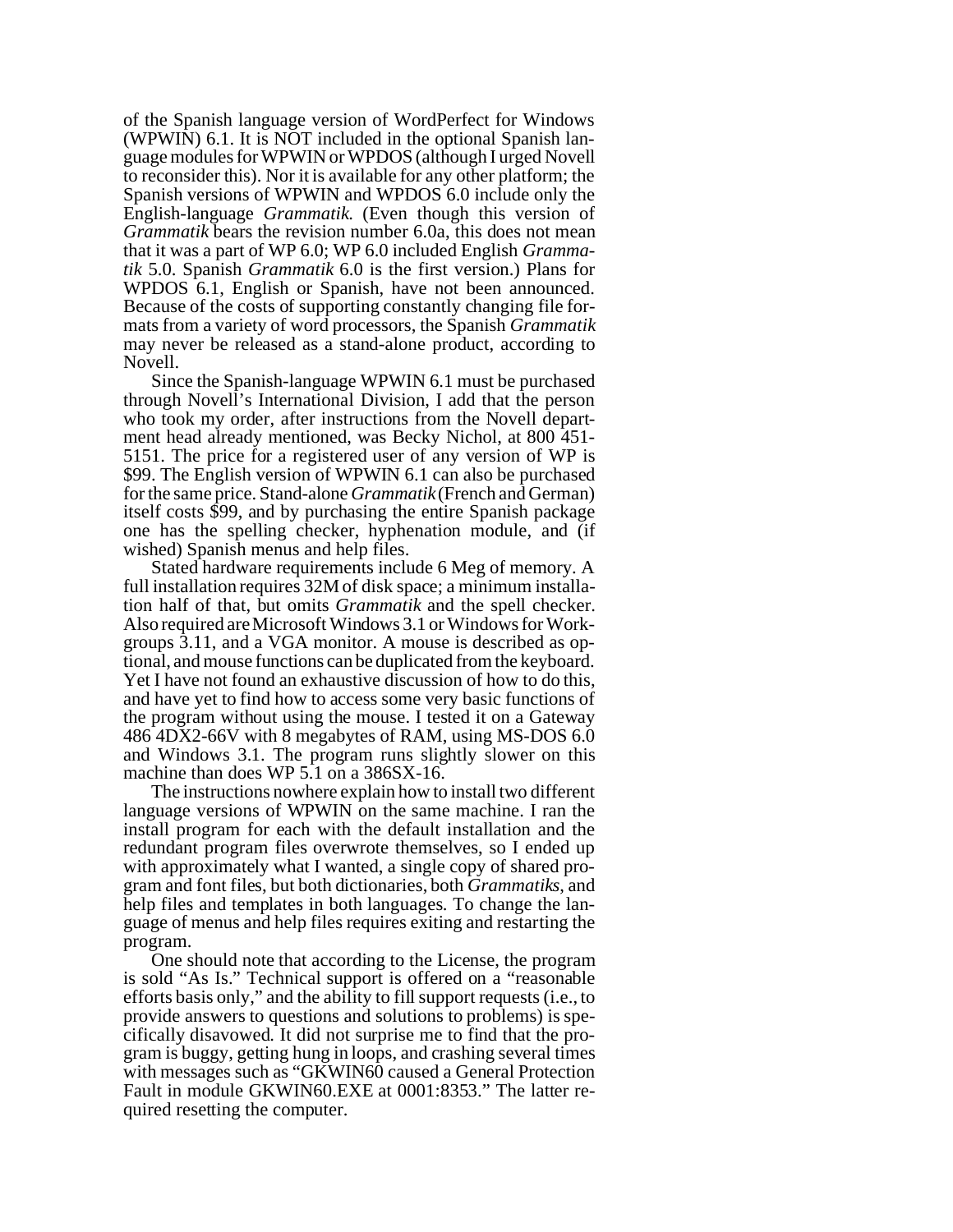This is the program that has finally forced me to use Windows, which until now I have succeeded in avoiding. While WPWIN will import files from a variety of word processing file formats, and export the output back to them, the Spanish *Grammatik* must be run from within WPWIN. Those unfamiliar with Windows, and WPWIN in particular, should expect to spend time learning new commands, new key assignments, and puzzling out by trial and error the new ways to carry out familiar tasks, since the many changes are not always addressed in manuals and help files. Familiarity with WP 6.0 for DOS or Windows, with which WPWIN 6.1 shares file and macro format, will make the process quicker. How long this will take I cannot say; my problems are not all resolved. WPWIN 6.1 does indeed come with many new and helpful features. Note that, as with the Spanish dictionaries of WP 5.1 and 6.0, Spanish text must be identified with a language code marker; the default language is always English, even in the Spanish version of the program. The insertion of this code at the beginning of every document can be automated.

As a quick guide to the capabilities of the Spanish *Grammatik*, the following is a list, exported from a help screen, of the classes of errors that the program flags. The errors of alphabetization in this list are present in the original, and an example of the unpolished air that the program often exhibits.

For each type of error there is a discussion with examples of correct and incorrect usages. As reference works, the program cites F. Corripio, *Incorrecciones, dudas y normas gramaticales*, J. Martínez de Sousa, *Dudas y errores del lenguaje*, M. Seco Reymundo, *Diccionario de dudas y dificultades de la lengua española*, and L. Gómez Torrego, *Manual de español correcto*. It also claims, in word usage, to be following the Real Academia Española.

 Acento diacrítico Abreviaturas: usos incorrectos Adjetivos: usos incorrectos Adverbios: usos incorrectos Alternativas del usuario Alternativas automáticas del usuario Anglicismos Apócope Arcaísmos Catalán, Gallego, Vasco Coloquialismos Comienzo de frase repetido Comparativo y Superlativo Complementación verbal Concordancia Concordancia: adj. especiales Concordancia: otros casos Concordancia: pronombre Concordancia: sujeto-verbo Concordancia: sust. especiales Dequeísmo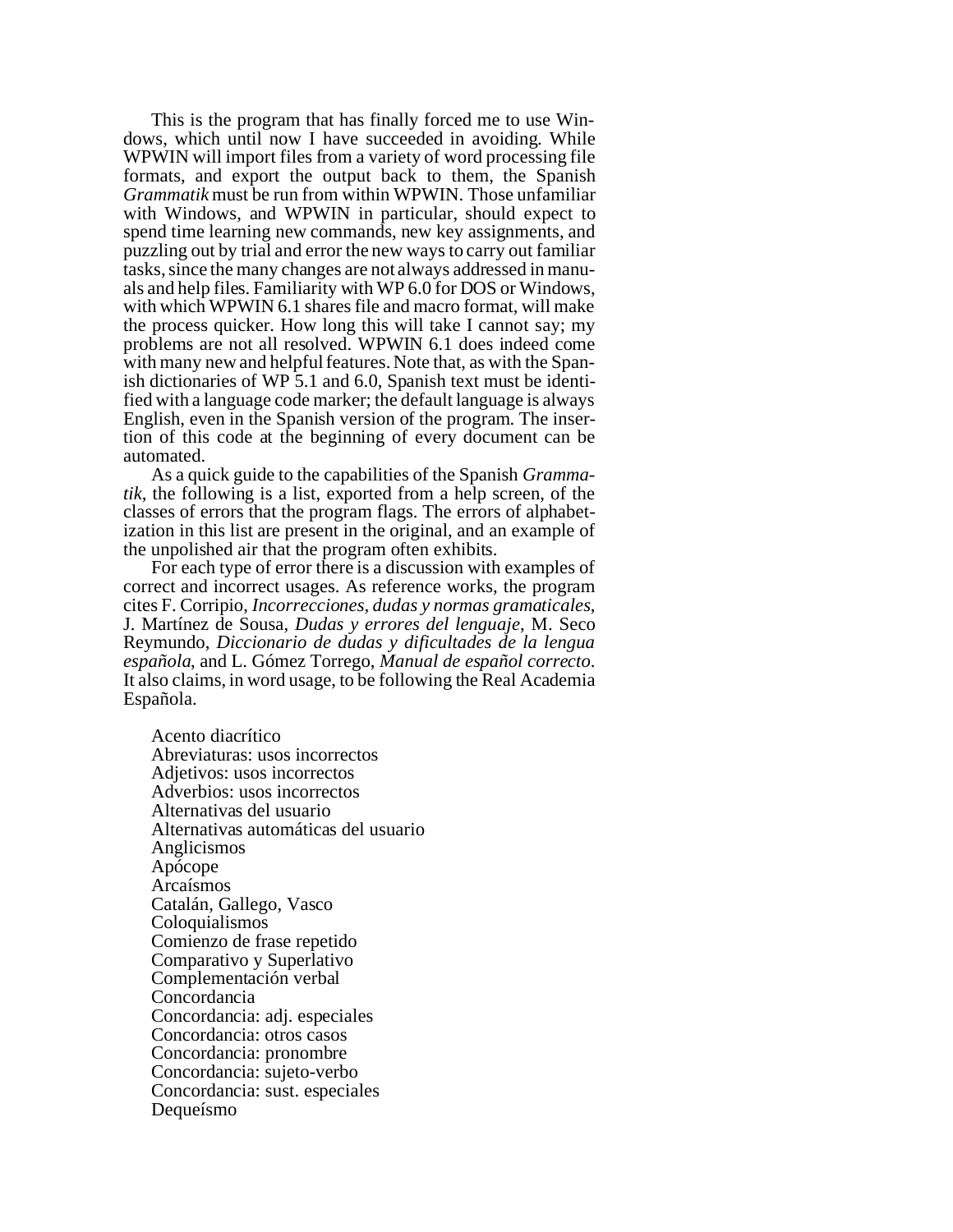Determinantes: usos incorrectos Escritura de los números Expresiones incorrectas Expresiones preferidas **Extranjerismos**  Galicismos Grupos preposicionales Homónimos Infinitivo Italianismos Latinismos Lenguaje literario Marcas registradas Mayúsculas Nombres geográficos Oración demasiado larga Orden de palabras Ortografía Palabras repetidas Palabras separadas Palabras sexistas Palabras superfluas Puntuación incompleta Participio: usos incorrectos Posesivo: usos incorrectos Posible confusión de sgdos. Preposiciones: usos incorrectos Pronombre: loísmo, laísmo Pronombres: usos incorrectos Puntuación Puntuación y conjunciones Párrafo Redundancia Tiempo verbal Verbos: usos incorrectos Voz pasiva

In the *Grammatik* help files there are discussions of each of these categories of rules, together with examples. The application of each type of rule can be turned on or off at will, permanently or temporarily. Their application can also be chosen through a menu of writing styles, each of which includes a profile of relevant rules and quantitative criteria: Ortografía plus, Verificación rápida, Verificación exhaustiva, Texto formal, Texto no formal, Técnico, Periodístico, Comercial.

These rules are understandably chosen thinking of the needs of native Spanish speakers, rather than those of English speakers writing a second language. Native speakers apparently do not make mistakes in the use of *ser* and *estar*, or write "quiero voy a casa," so these types of errors are not treated. Usage of the subjunctive is also missing.

The program, which incorporates a sentence parser, is good at finding errors in adjective-noun and verb-subject agreement. "Mi padres," "la alma" (for "el alma"), and "mi madre es her-